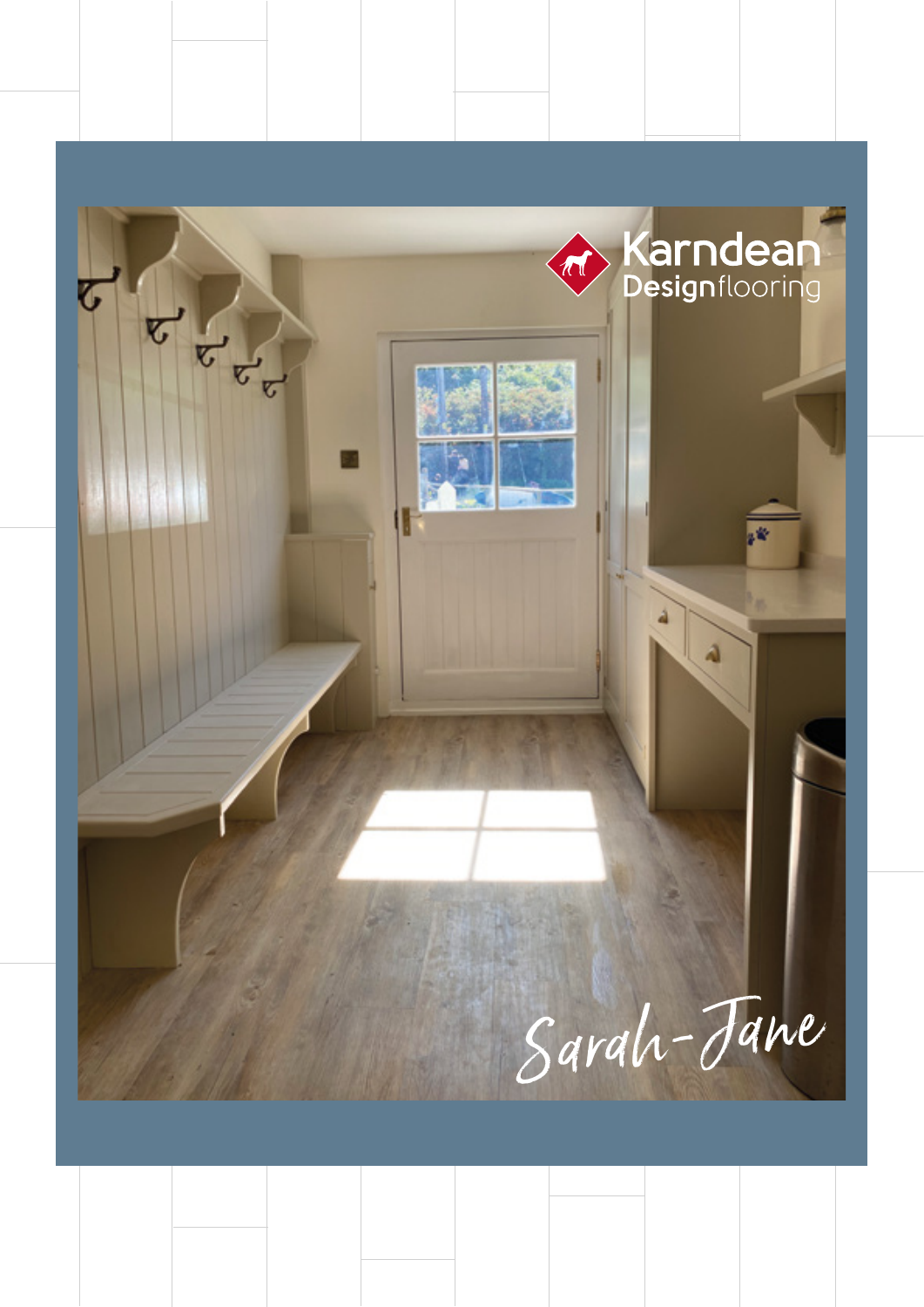

Hi, I'm Sarah-Jane and I blog about home interiors, lifestyle and our holiday cottage on the Cornish coast at @justalittlebuild.

When we took over Leat House, a 200 year old cottage near Port Isaac, three years ago I was keen to retain all the period features such as the exposed stone walls and fireplaces but also introduce modern clean lines and easy to clean surfaces so that anyone staying at the house can relax and simply enjoy some time away from the hustle and bustle.

I wanted to include Karndean flooring into the design as this has a realistic look of wood but also provides a practical and durable surface that would stand up to the demands of a holiday rental property.

We fell in love with Country Oak from the Van Gogh range after seeing it in-situ within an interiors shop. We loved how authentic the wood effect design looked with its weathered textures and the soft grey-brown colour tones. I knew that this would be a ideal floor to complement the simple style of the functional spaces in the cottage such as the utility room, larder and bathrooms.

We are delighted with the results. The Karndean flooring fits in really well with the original period features of the cottage and blends perfectly with the pared back coastal charm of the property.

Meet the home designer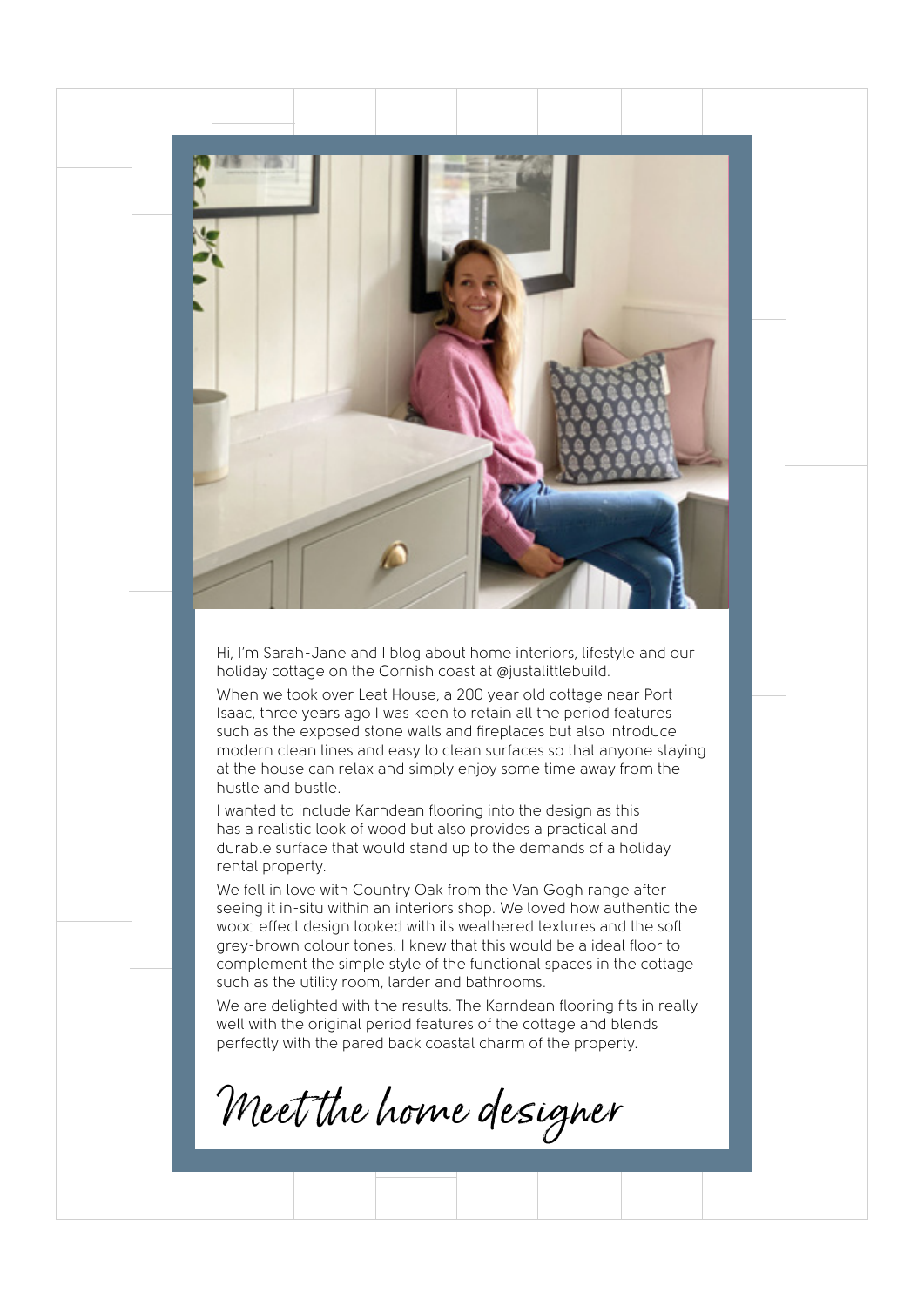

Create an authentic rustic appearance of unfinished timbers with Country Oak's faithfully recreated oak grain and gentle cool mid-brown tones.

"I knew I wanted to create an easy-going interior with a coastal theme where families could kick back and relax." Sarah-Jane shares.

licity

[Country Oak](http://)  **VGW81T**



**I**